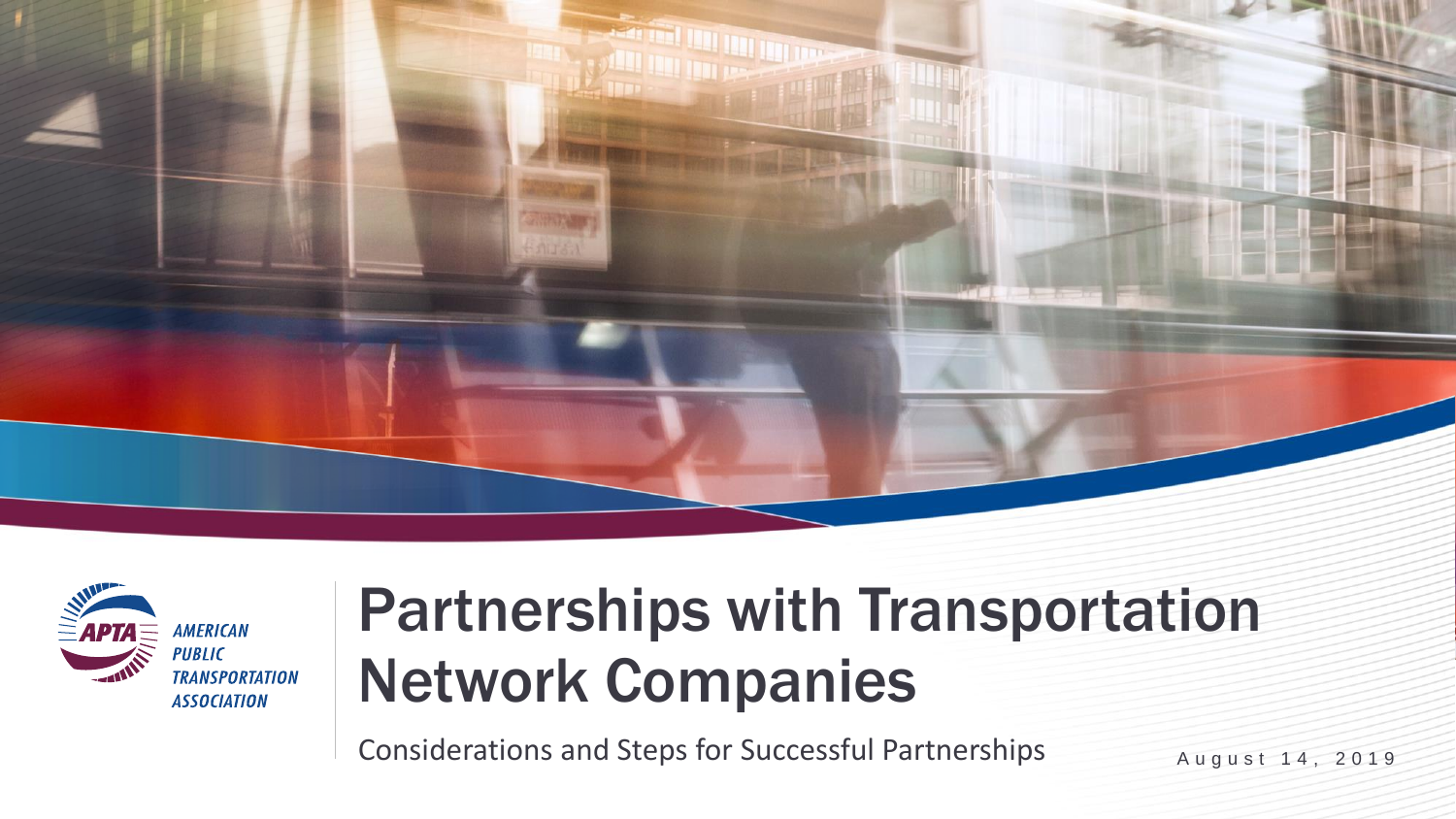## Motivation

- The recent growth of Transportation Network Companies has raised the attention of transit agencies to develop mobility partnerships
- Transit agencies are encouraged to follow best practices to aim for successful partnerships



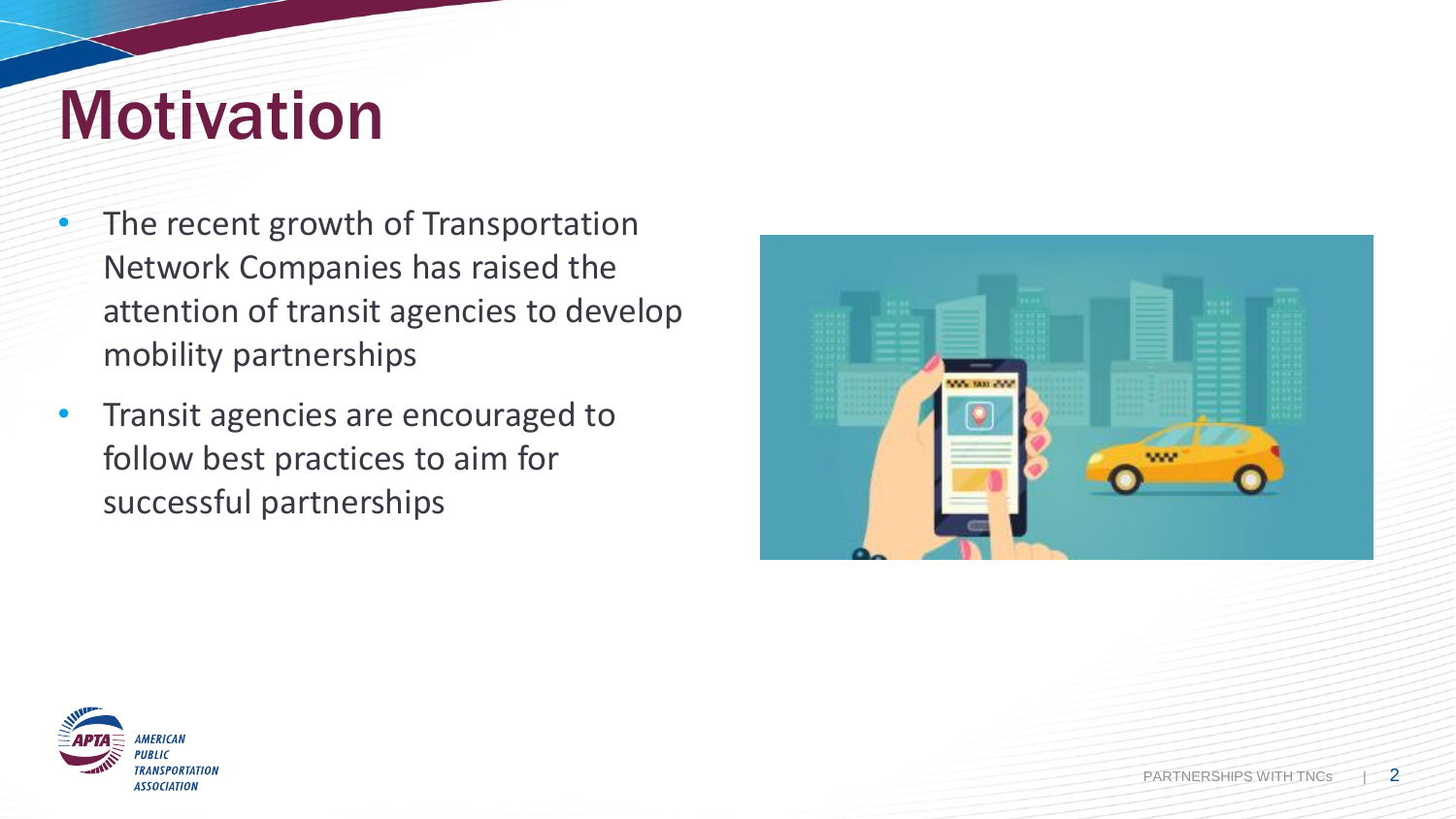### Partnerships with TNCs should consider APTA's Mobility Platform



Resourced



Equitable



Customer-Centric









Privacy-Protected

Sustainable

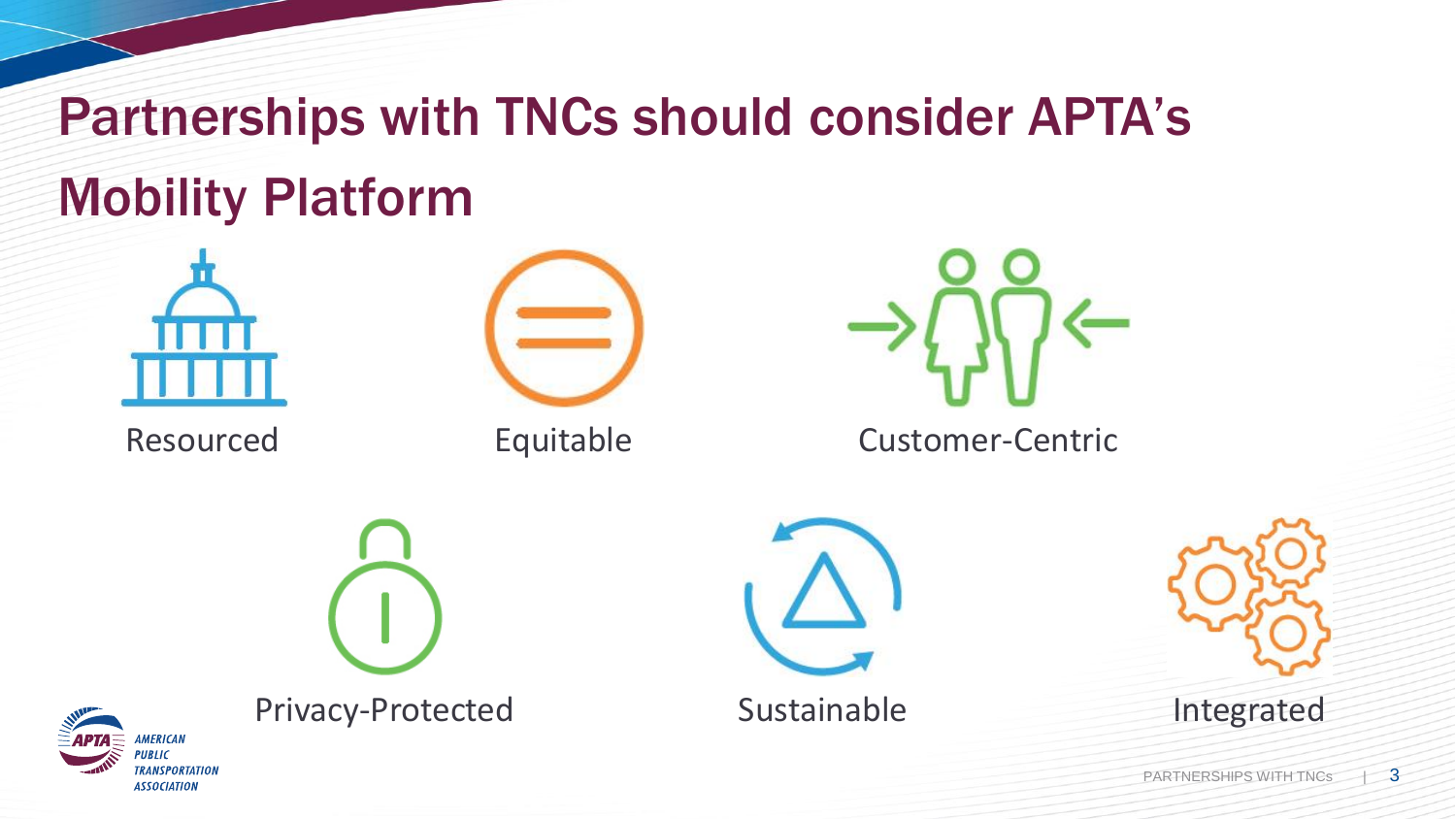## Recommended steps



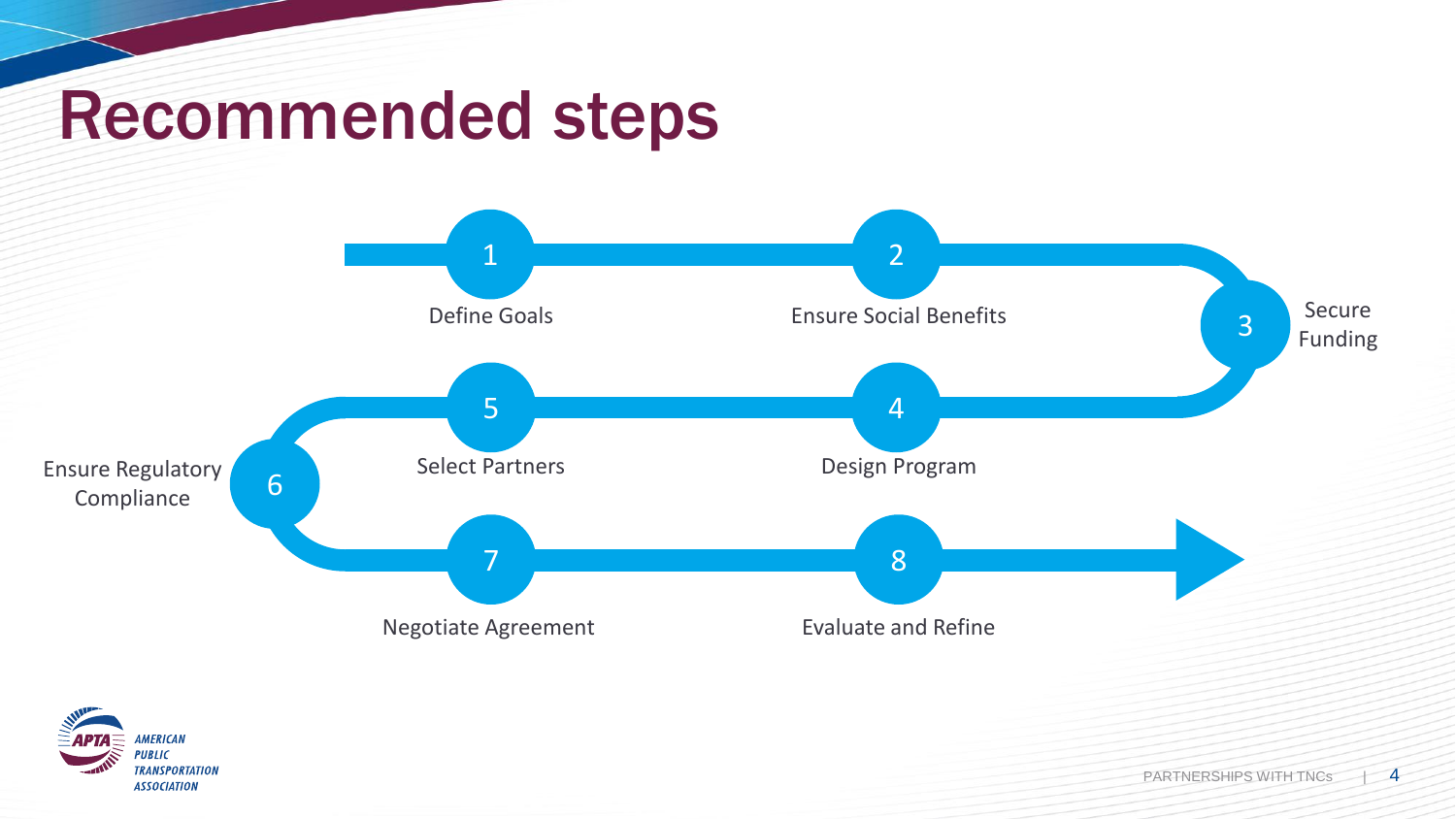# 1. Define Goals

- **Identify motivations**
- Define the problem to address
- Common goals:
	- Provide first mile/last mile service
	- Offer an alternative to paratransit
	- Serve suburban mobility needs
	- Improve Off-peak service
	- Offer guaranteed mobility service
- Determine potential for TNCs to address the problem
- If received unsolicited proposal, ensure it responds to a transit challenge
- Check for alternative solutions
- Understand TNC's motivations: attracting new customers, protecting customers' privacy
- Identify and involve stakeholders
- Define Project Leadership

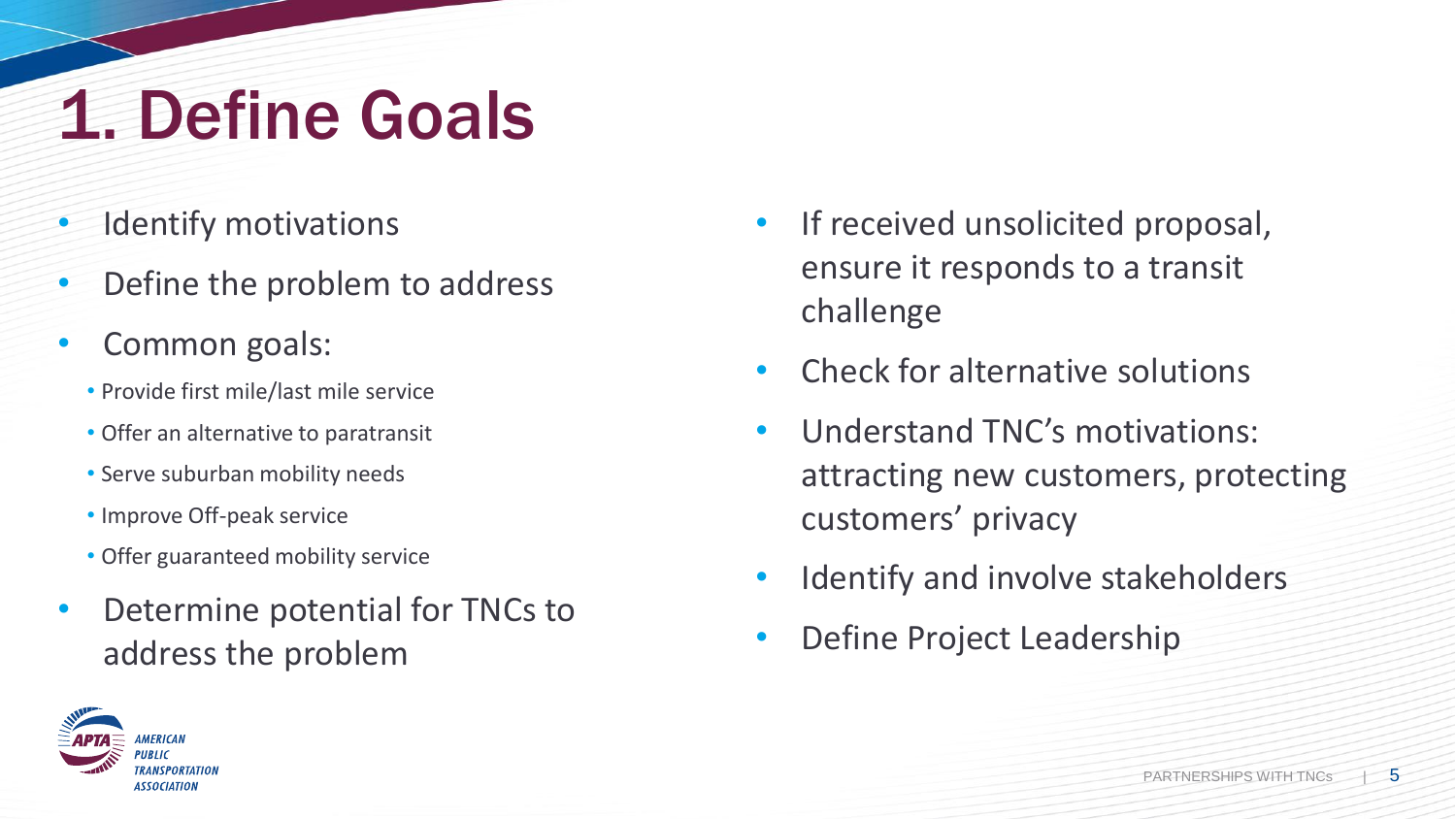### 2. Ensure the project will create social benefits

Consider possible externalities, prepare to measure them and mitigate them

- Increased congestion around transit stops
- Environmental Impacts
- Social Inequity
- Long term deterrence of transit usage

### 3. Secure Funding

Identify federal, state, and local funding opportunities

- Mobility on Demand (MOD) Sandbox Program
- Integrated Mobility Innovation (IMI)



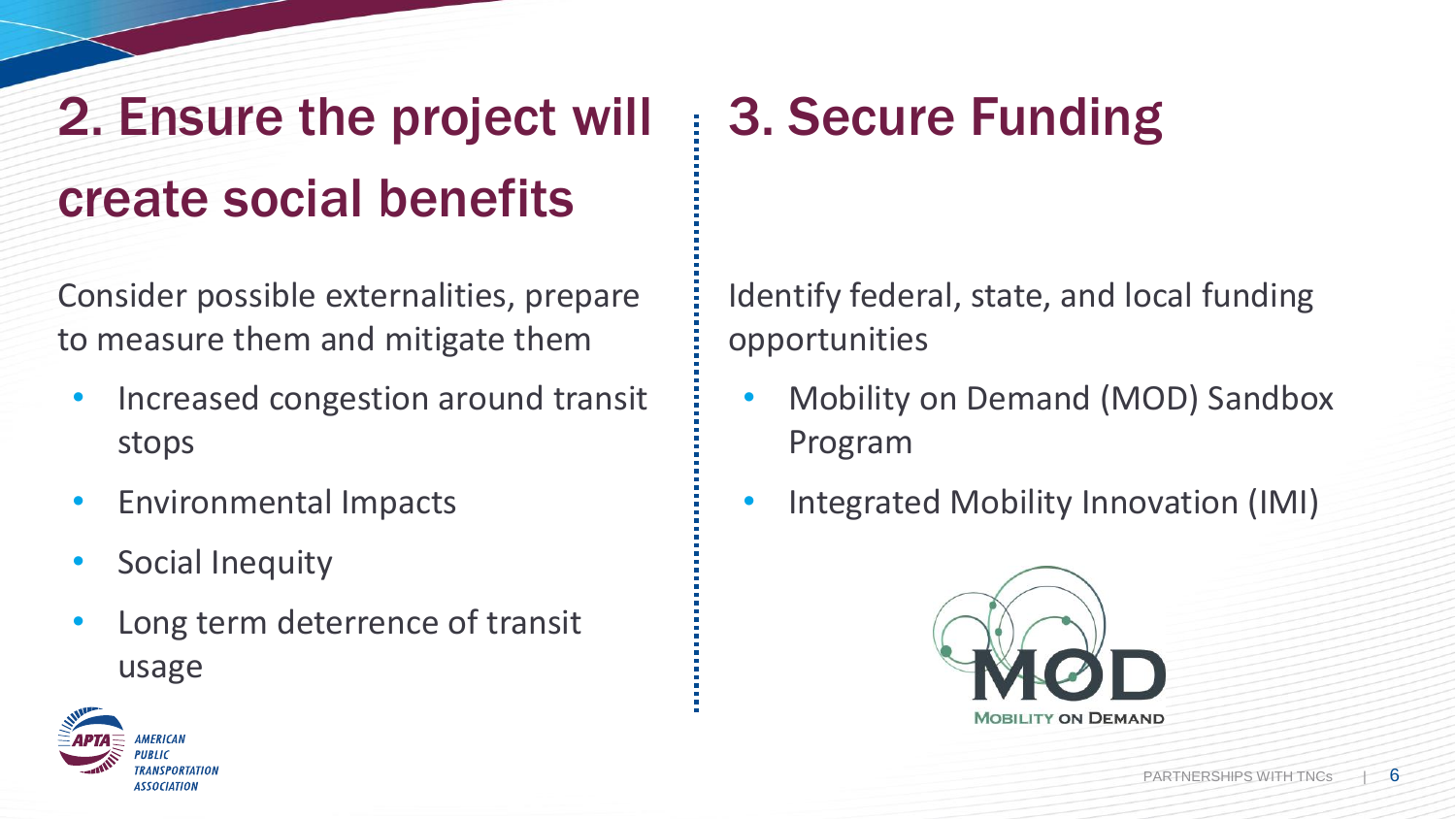# 4. Design Program

### **Hypothesize target market**

- ADA paratransit
- Event attendees
- Specific employees
- Underserved groups
- Shift workers

#### **Specify service components**

Registration, request, payment, customer service



#### **Design service model**

- Define must-have and nice-to-have features
- Target Market
- Geography and time of the day
- Define nature of program (short term pilot or pilot to permanence)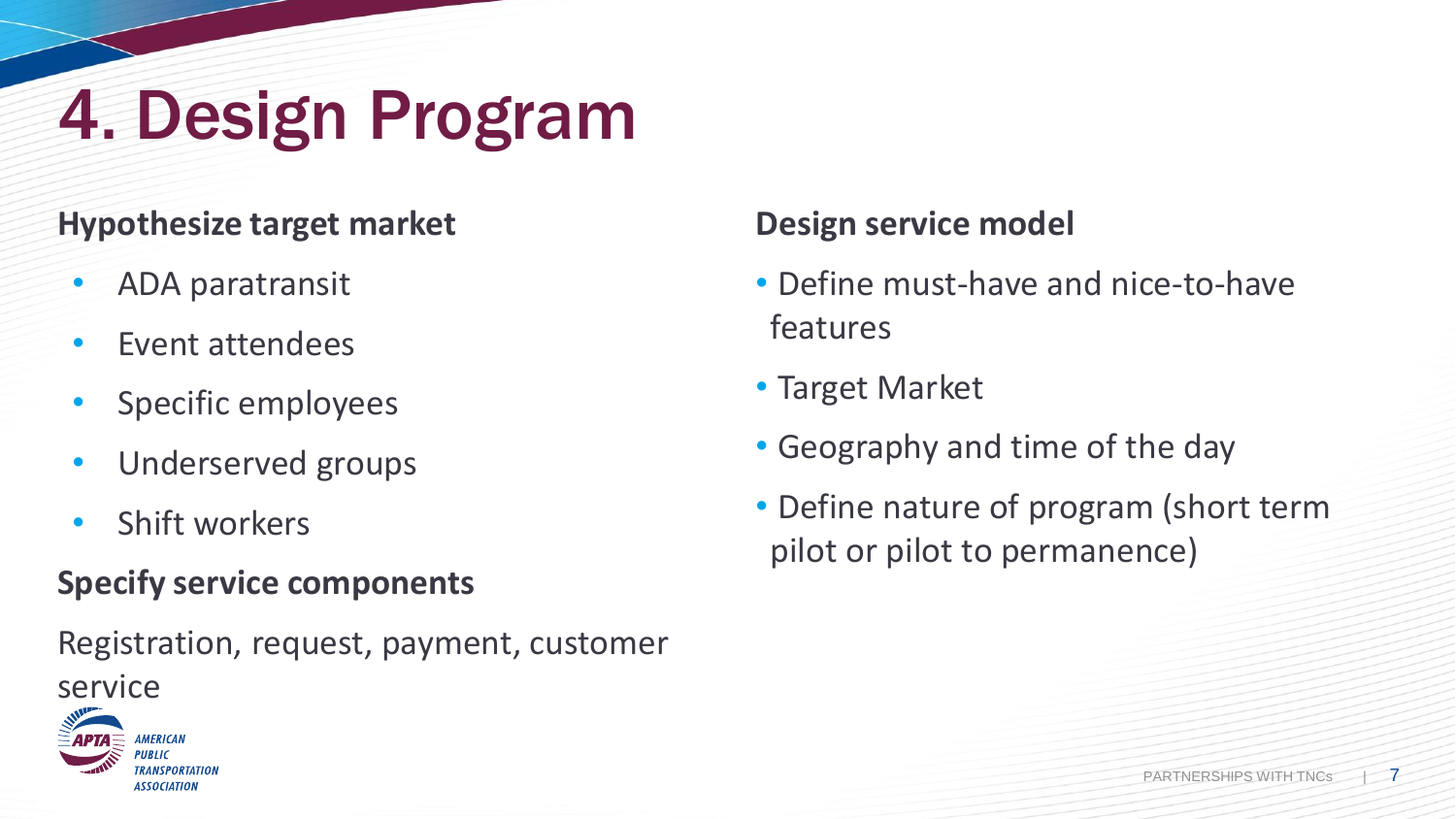# 5. Ensure Regulatory Compliance



### American Disabilities Act

• Challenge: Wheelchair Accessible Vehicles at equivalent response time





### Social Equity (Title VI)

• Provide alternatives for Trip request and fare payment to unbanked and

#### Applicable Checks and Testing

- Drug and Alcohol Testing
- Fingerprint checks
- Additional checks due to served population

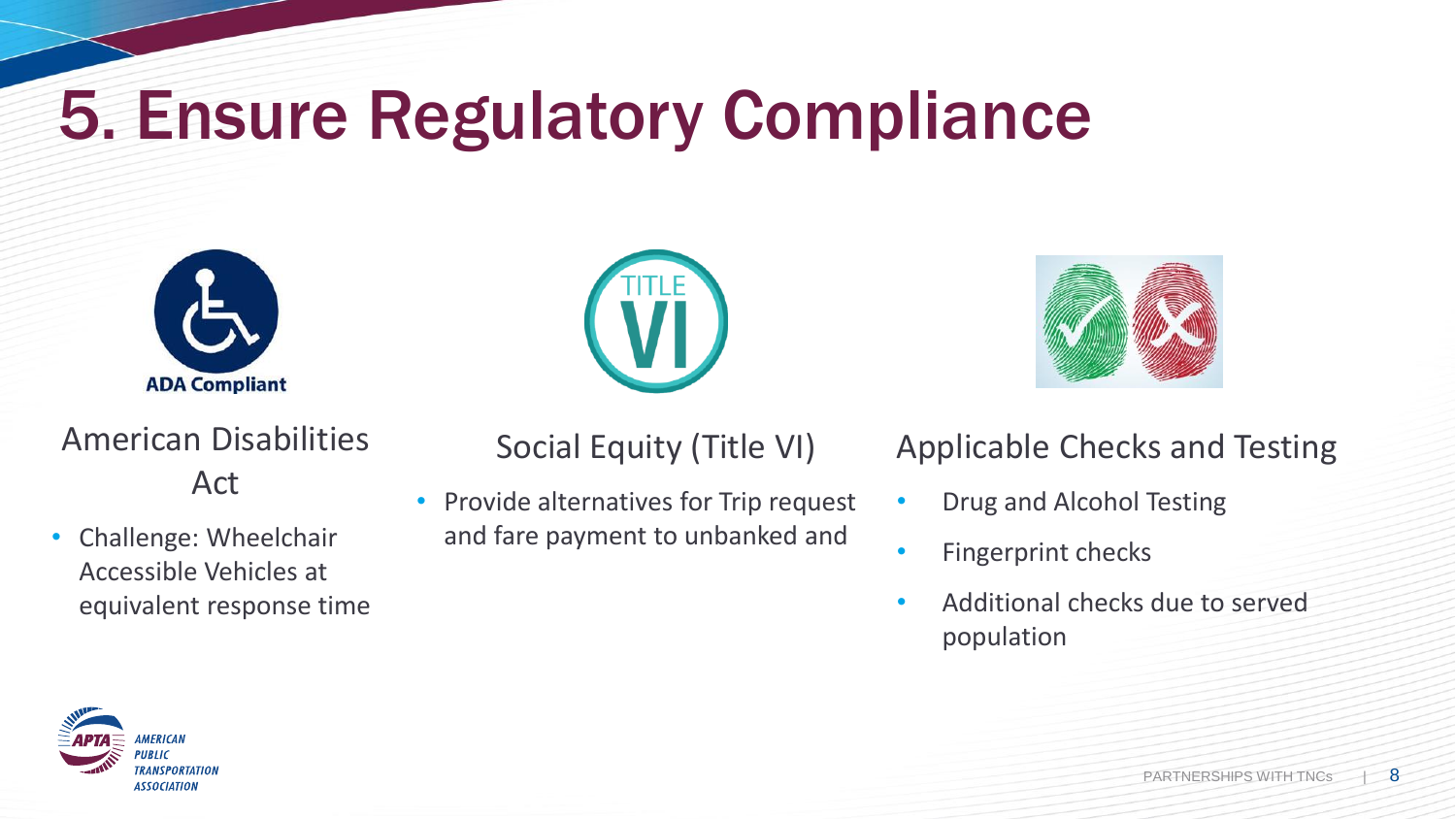## 6. Select Partner(s)

- Offer RFI or RFP (recommended even if already received unsolicited proposals)
- Specify requirements: payment, accessibility, service request, customer service, marketing
- Evaluate proposals and select those that meet or exceed the program goals



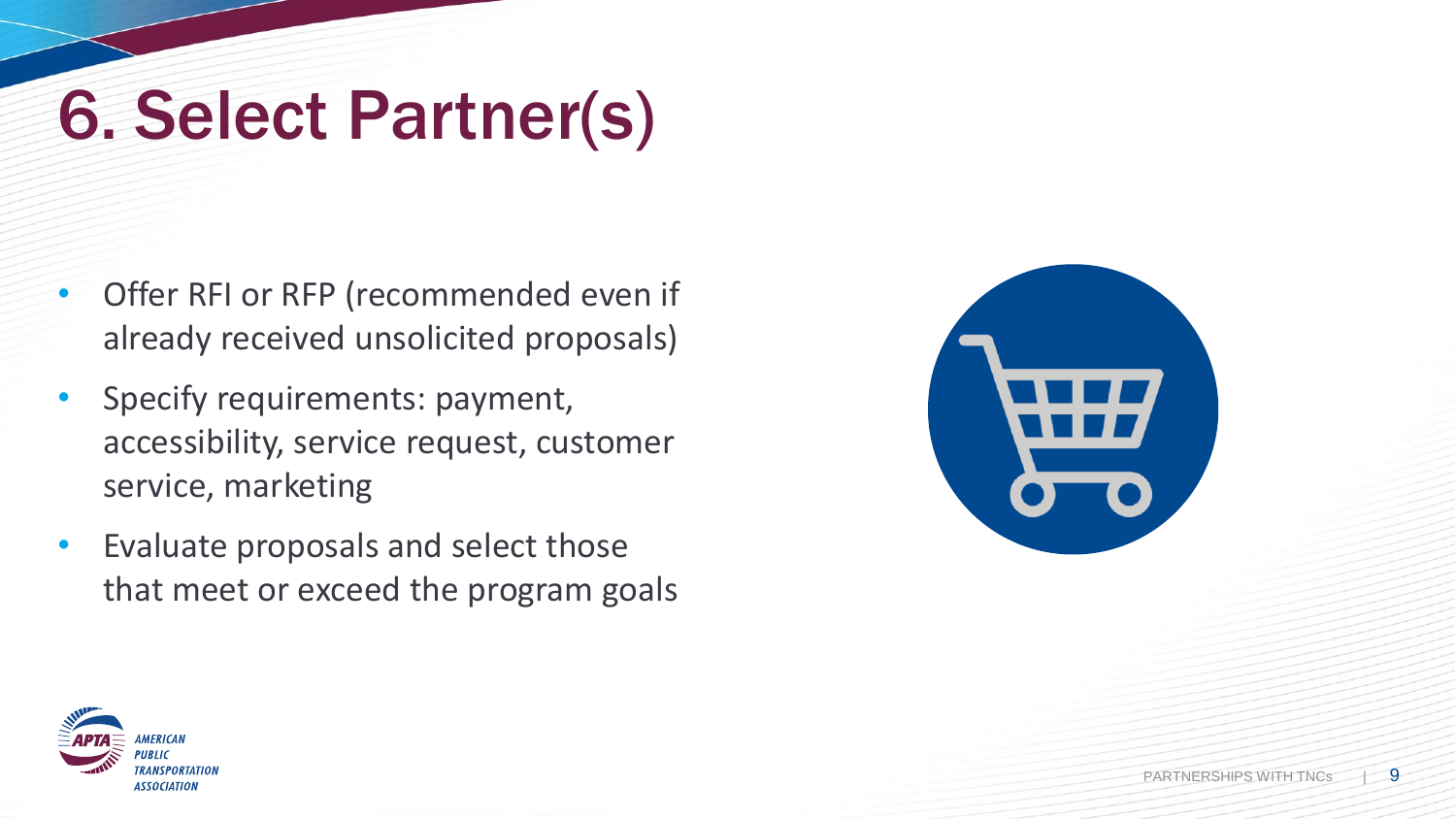# 7. Negotiate Agreement

- Participate in the formulation of a service agreement
- Ensure goals and motivations are communicated and documented
- Agree on each partner's responsibilities
- Design communication campaign targeting intended markets
- Define data content and access



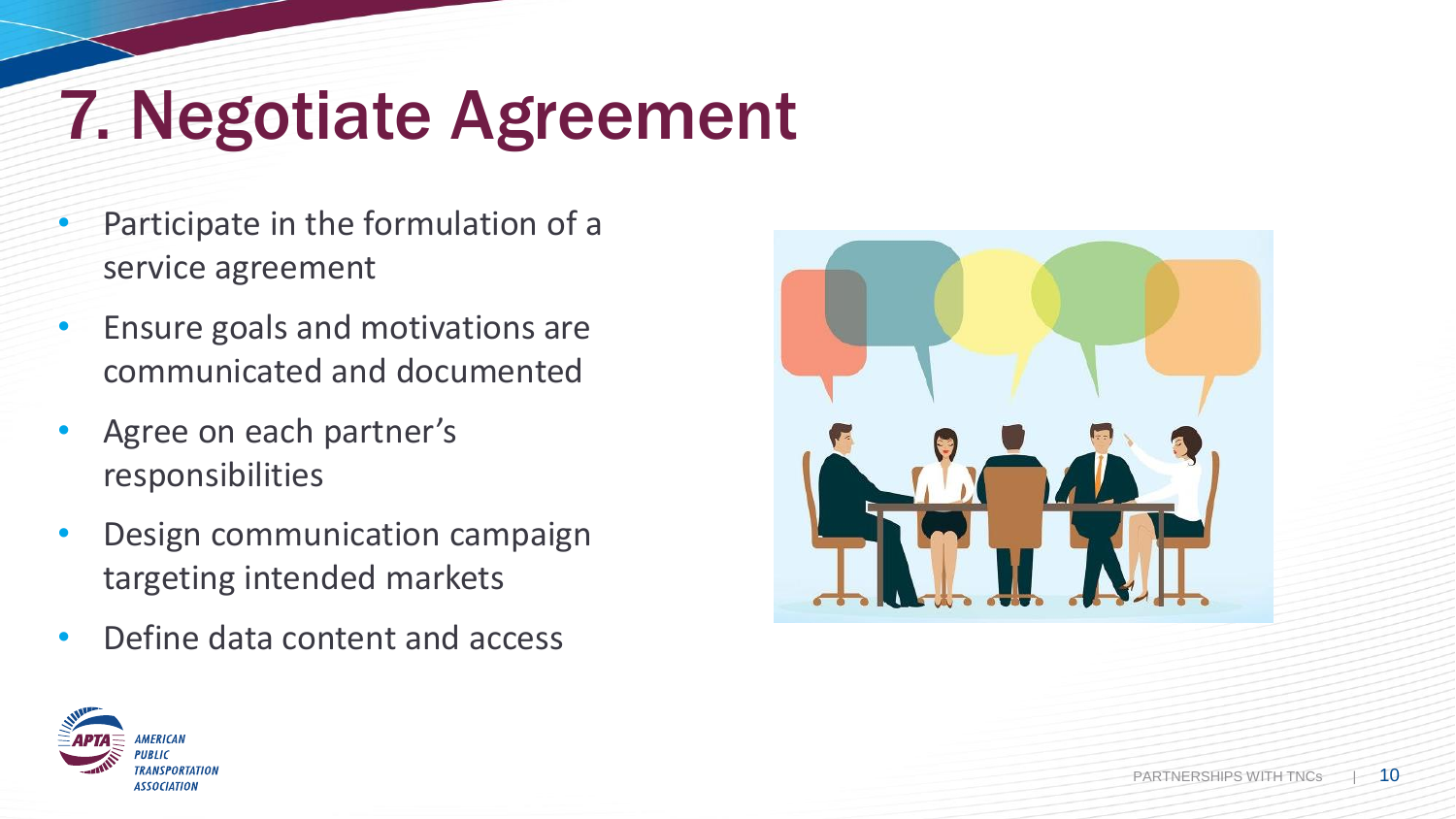# Program Evaluation Plan, Data Sharing, and Data Protection

- Define an evaluation plan that protects Personally Identifiable Information (PII) and meets both parties' needs
- Define a data template and data sharing protocol with TNCs
- Consider applicable Sunshine Laws and ensure no PII is at risk to be public
- Check that the data to be provided allows detailed program evaluation
- Define data-compatible and realistic metrics
- Include customer feedback as part of your Evaluation Plan

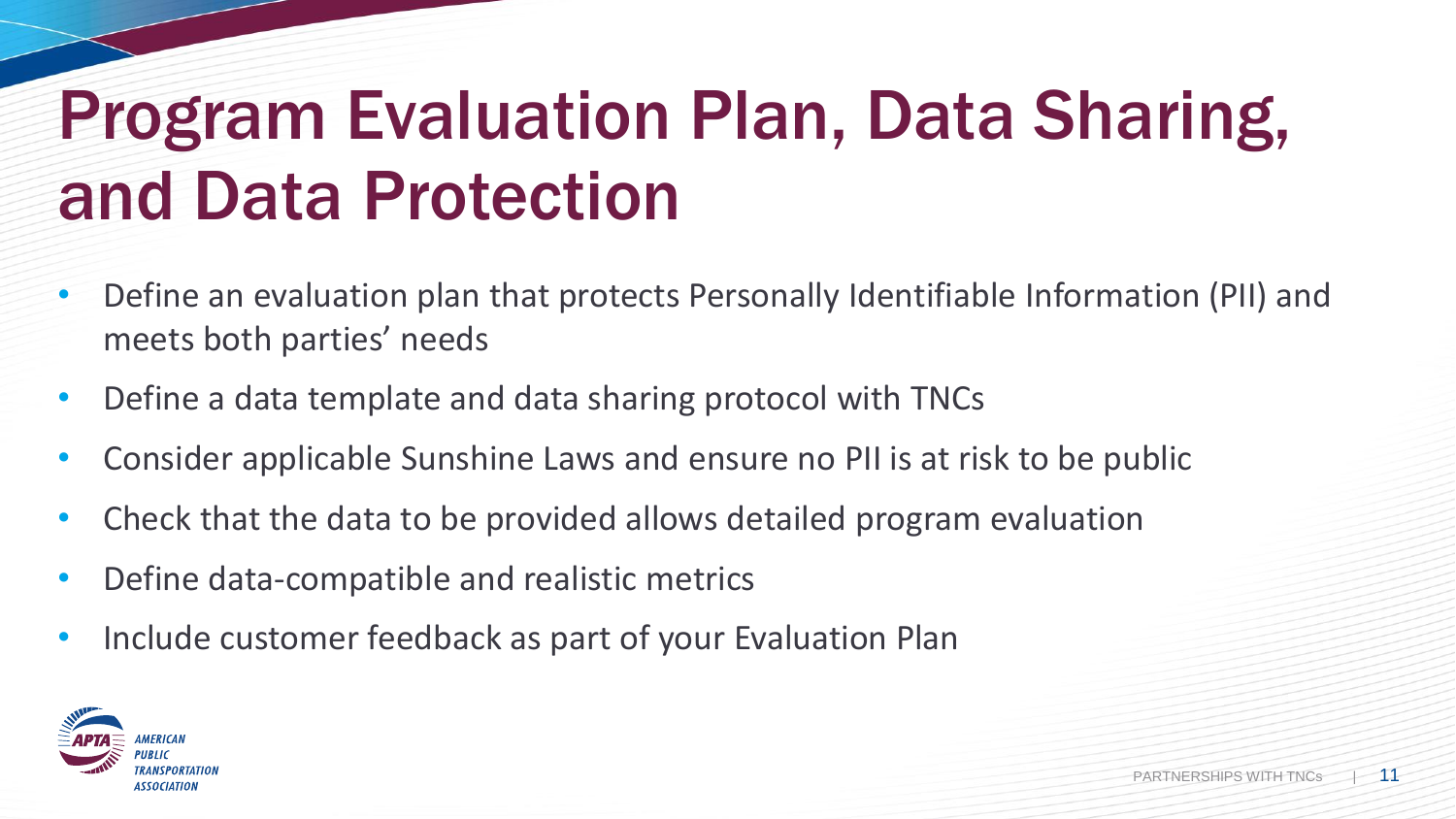# Considerations to include in service agreements

- Define both parties' obligations
	- Execution and approval of marketing activities, both before and during the program
	- Data sharing: contents, frequency, and access
	- Invoicing and fee payment
	- Application of service rules
	- Provision and operation of ADA and Title VI components (if applicable)
	- Customer service



- **Extraordinary procedures:** 
	- Procedures for program refinement and modification
	- Partner Indemnification and its procedures, if violation of agreement
	- Abnormal termination of agreement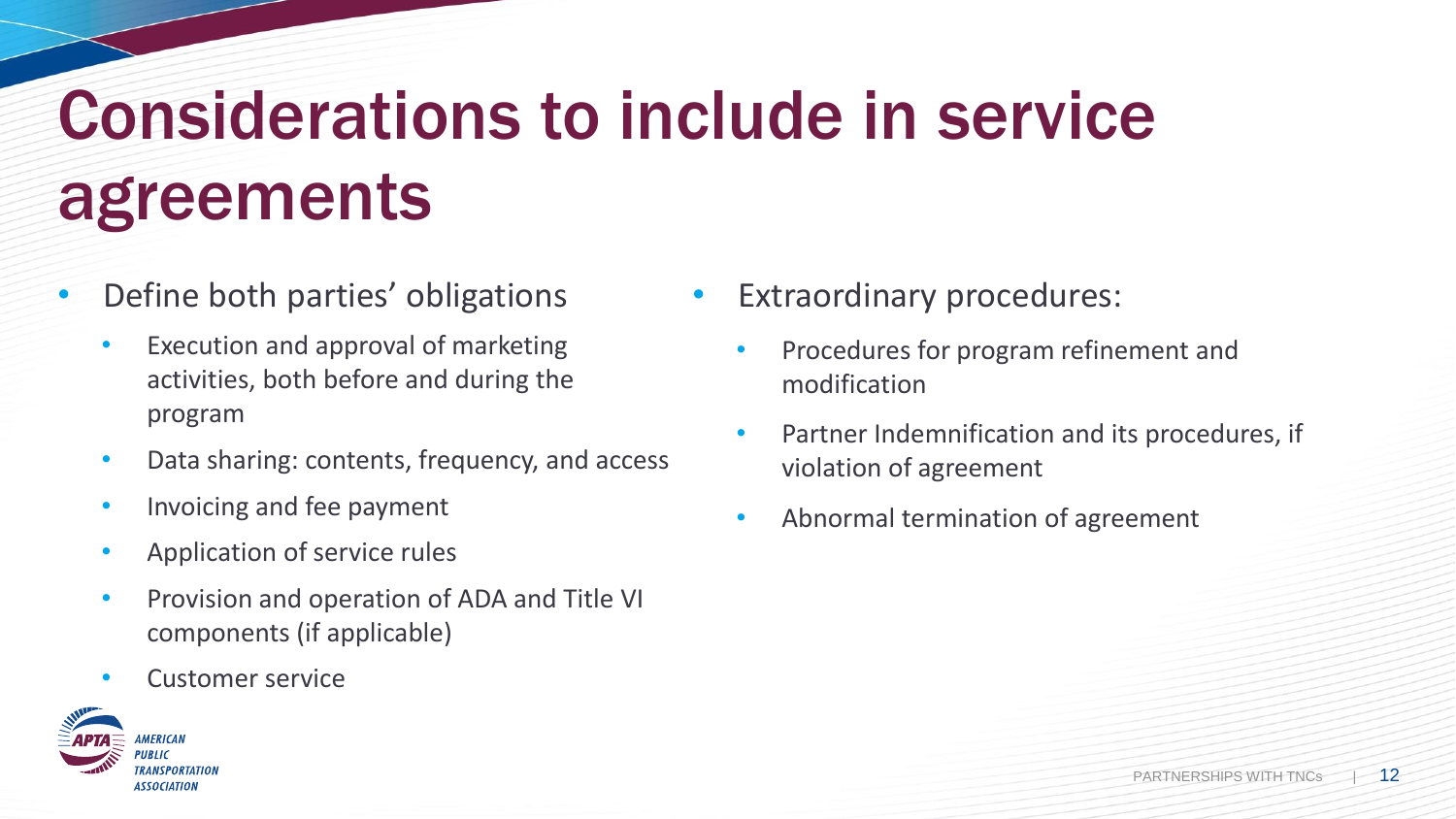## 8. Evaluate

- Check data compliance
- Evaluate progress and refine through metrics and customer feedback
- Communicate ongoing outcomes with stakeholders
- Decide if the program should stop, refine, or extend according to partnership agreement